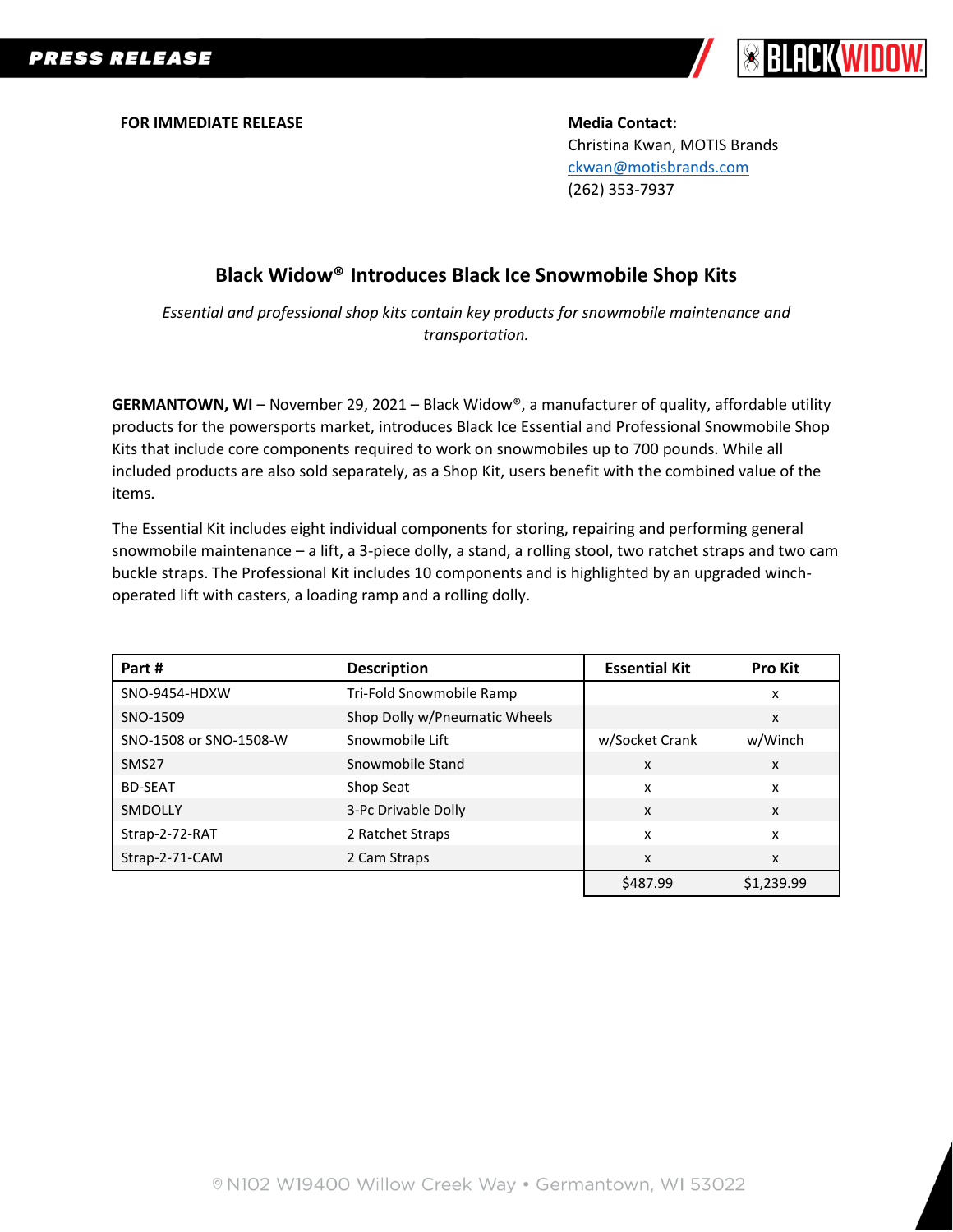

## **Black Widow® Essential Snowmobile Shop Kit**

SNO-SK-E*………………*\$487.99\*

#### Includes:

| Part #            | <b>Description</b>  | <b>Key Features</b>                         |
|-------------------|---------------------|---------------------------------------------|
| SNO-1508          | Snowmobile Lift     | 700 lb. capacity; manual socket crank       |
| SMS <sub>27</sub> | Snowmobile Stand    | Track stand with debris shield              |
| <b>BD-SEAT</b>    | Shop Seat           | Lower tray with lip, adjustable seat height |
| SMDOLLY           | 3-Pc Drivable Dolly | Drive up to 5MPH                            |
| Strap-2-72-RAT    | 2 Ratchet Straps    | 2" x 6'; 1,466 lb. WLL, 4,400 lb. BS        |
| Strap-2-71-CAM    | 2 Cam straps        | 2" x 6'; 1,000 lb. WLL, 3,000 lb. BS        |

*\*The Shop Kit provides a 15% savings value over components purchased individually.*

## **Black Widow® Professional Snowmobile Shop Kit**

SNO-SK-P*………………*\$1,239.99\*

Includes:

| Part #            | <b>Description</b>       | <b>Key Features</b>                         |
|-------------------|--------------------------|---------------------------------------------|
| SNO-9454-HDXW     | Tri-Fold Snowmobile Ramp | 7' 10" L x 54" W with ski guides            |
| SNO-1509          | Shop Dolly               | 700 lb. capacity; pneumatic wheels          |
| SNO-1508-W        | Snowmobile Lift          | 700 lb. capacity; manual winch operation    |
| SMS <sub>27</sub> | Snowmobile Stand         | Track stand with debris shield              |
| <b>BD-SEAT</b>    | Shop Seat                | Lower tray with lip, adjustable seat height |
| <b>SMDOLLY</b>    | 3-Pc Drivable Dolly      | Drive up to 5MPH                            |
| Strap-2-72-RAT    | 2 Ratchet Straps         | 2" x 6'; 1,466 lb. WLL, 4,400 lb. BS        |
| Strap-2-71-CAM    | 2 Cam straps             | 2" x 6'; 1,000 lb. WLL, 3,000 lb. BS        |

*\*The Shop Kit provides a 16% savings value over components purchased individually.*

One distinguishing component of the Shop Kits are the included snowmobile lifts. Both support sleds up to 700 lbs., and feature rubber lift points to grip snowmobile frames while preventing scratches. The Black Ice Essential Shop Kit includes a steel Black Ice Snowmobile Lift that is manually raised with the included 22mm socket hand crank and features a 6.325" resting height and up to 25" of lift. The Black Ice Professional Shop Kit includes an upgraded Black Ice Snowmobile Lift with Winch which raises sleds up with less effort and has a 6.75" resting height and up to 28.5" of lift. Heavy-duty 1.625" shop casters facilitate repositioning around the garage or shop, and a foot-operated safety latch locks the lift in the raised position.

In addition to the upgraded lift, the Professional Shop Kit also includes the 7' 10" Black Ice Tri-Fold Snowmobile Ramp. The aluminum design is lightweight, and two 12" wide ski guides facilitate lowresistance loading into trucks or trailers. The ramp measures 54" wide and has a 1,500-lb weight